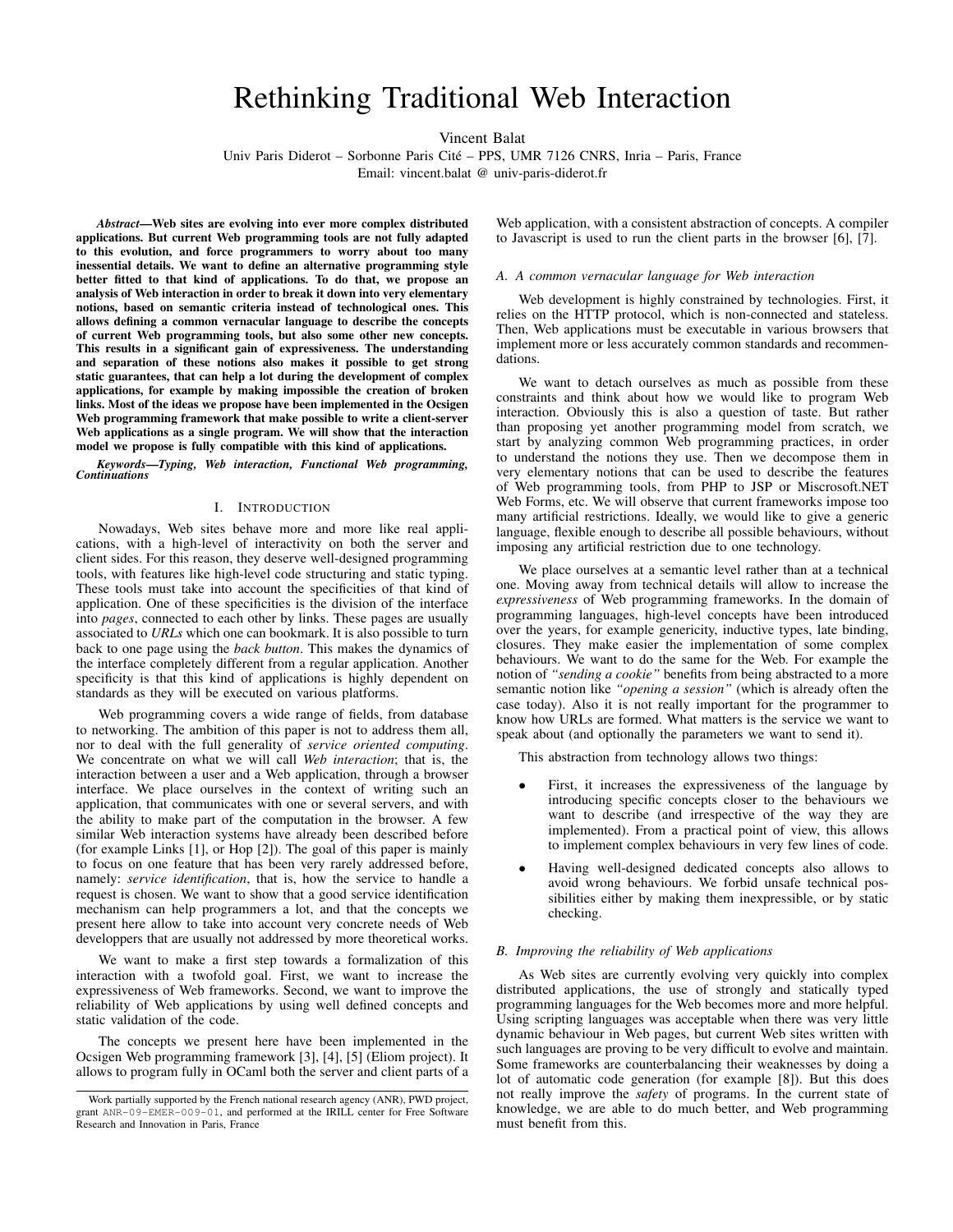*Static validation of pages:* One example where static typing revolutionizes Web programming concerns the validation of pages. Respecting W3C recommendations is a necessity to ensure portability and accessibility of Web sites. The novelty is that there now exist typing systems sophisticated enough to statically ensure a page's validity! [9], [10], [11] We do not mean checking the validity of pages once generated, but really to be sure that the program that builds your XML data will always generate something valid, even in the most particular cases.

For example, even if a programmer has checked all the pages of his site in a validator, is he sure that the HTML table he creates dynamically will never be empty (which is forbidden)? What if for some reason there is no data? He must be very conscientious to think about all these cases. And it is most likely that the evolutions of the program will break the validity of pages. In most cases, problems are discovered much later, by users.

In lots of cases, such errors will even make the generated output unusable, for example for XML data intended to be processed automatically. And the best means to be sure that this situation will never happen is to use a typing system that will prevent you from putting the service on-line if there is the slightest risk for something wrong to be generated ...

For people not accustomed to such strong typing systems, this may seem to impose too much of a constraint to programmers. And indeed, it increases a bit the initial implementation time (by forcing you to take into account all cases). But it also saves such a huge amount of debugging time, that the use of such typing systems really deserves to be generalized. For now, these typing systems for XML are used in very few cases of Web services, and we are not aware of any major Web programming framework. Our experience is that it is not difficult to use once you get used to the main rules of HTML grammar, if you have clear enough error messages.

*Validity of Web interaction:* Static checking and abstraction of concepts can also benefit in many other ways to Web programming, and especially to Web interaction. Here are a few examples: In a link, do the types (and names) of parameters match the types expected by the service it points to? Does a form match the service it points to? Do we have broken links?

It is not so difficult to have these guarantees, even if almost no Web programming framework are doing so now. All what is needed is a programming language *expressive* enough (in the sense we explained above).

*Improving the ergonomics of Web sites:* Lots of Web developers are doing implementation errors resulting in reduced ease of use (wrong use of sessions or GET and POST parameters, etc.). Take as example a famous real estate Web site that allows to browse through the results of a search; but if you set a bookmark on one of the result pages, you never go back to the same page, because the URL does not refer to the advertisement itself, but to the rank in the search ... We will see that a good understanding of concepts can avoid such common errors.

## *C. Overview of the paper*

Sections II and III are devoted to the definition of our vernacular language for describing the services provided by a Web application. Section II explains the advantage of using an abstract notion of service instead of traditional page-based programming and string URLs. Section III presents a new service identification and selection method. It shows how powerful this notion of service can be made, by separating it into several kinds. This results in a very new programming style for Web interaction.

## II. ABSTRACTING SERVICES

As explained above, we want to formalize Web interaction, that is, the behaviour of a Web application in reaction to the actions of the user. What happens when somebody clicks on a link or submits a form? A click often means that the user is requesting a new document: for example a new page that will replace the current one (or one part of it). But it can also cause some actions to take place on the server or the client. Let us enumerate the different kinds of reactions. A click (or a key strike) from the user may have the following main effects:

- 1) Modifying the application interface. That is, changing the page displayed by the browser (or one part of the page), or opening a new window or tab with a new page,
- 2) Changing the URL displayed by the browser (protocol, server name, path, parameters, etc.),
- 3) Doing some other action, like the modification of a state (for example changing some database values),
- 4) Sending hidden data (like form data, or files),
- 5) Getting some data to be saved on the user's hard disk.

Two important things to notice are that each of these items is optional, and may either involve a distant server, or be processed locally (by the browser).

This decomposition is important, as a formalization of Web interaction should not omit any of these items in order not to restrict the freedom of the programmer. All these items are described semantically, not technically.

#### *A. The role of URLs*

The item "Changing the URL" above is a really significant one and is one key to understand the behaviour of Web applications. This section is devoted to the understanding of that notion. URLs are entry points to the Web site. Changing the URL semantically means: giving the possibility to the user to turn back to this point of interaction later, for example through bookmarks.

Note that, unlike many Web sites, a good practice is to keep the URL as readable as possible, because it is an information visible to users that may be typed manually.

*1) Forgetting technical details about URLs:* The syntax of URLs is described by the Internet standard STD 66 and RFC 3986 and is summarized (a bit simplified) here:

scheme://user:pwd@host:port/path?query#fragment

The path traditionally describes a file in the tree structure of a file system. But this view is too restrictive. Actually, the path describes the hierarchical part of the URL. This is a way to divide a Web site into several sections and subsections.

The query string syntax is commonly organized as a sequence of '*key*=*value*' pairs separated by a semicolon or an ampersand, e.g. key1=value1&key2=value2&key3=value3. This is the part of the URL that is not hierarchical.

To a first approximation, the path corresponds to the service to be executed, and the query to parameters for this service. But Web frameworks are sometimes taking a part of the path as parameters. On the contrary, part of the query, or even of the host, may be used to determine the service you want to call. This will be discussed later in more detail.

The *fragment* part of the URL only concerns the browser and is not sent to the server.

The item "Changing the URL" is then to be decomposed semantically into these sub-tasks:

- 1) changing the protocol to use,
- 2) changing the server (and port) to which the request must be made,
- 3) choosing a hierarchical position (path) in the Web site structure, and specifying non hierarchical information (query) about the page,
- 4) and optionally: telling who you are (credentials) and the fragment of the page you want to display.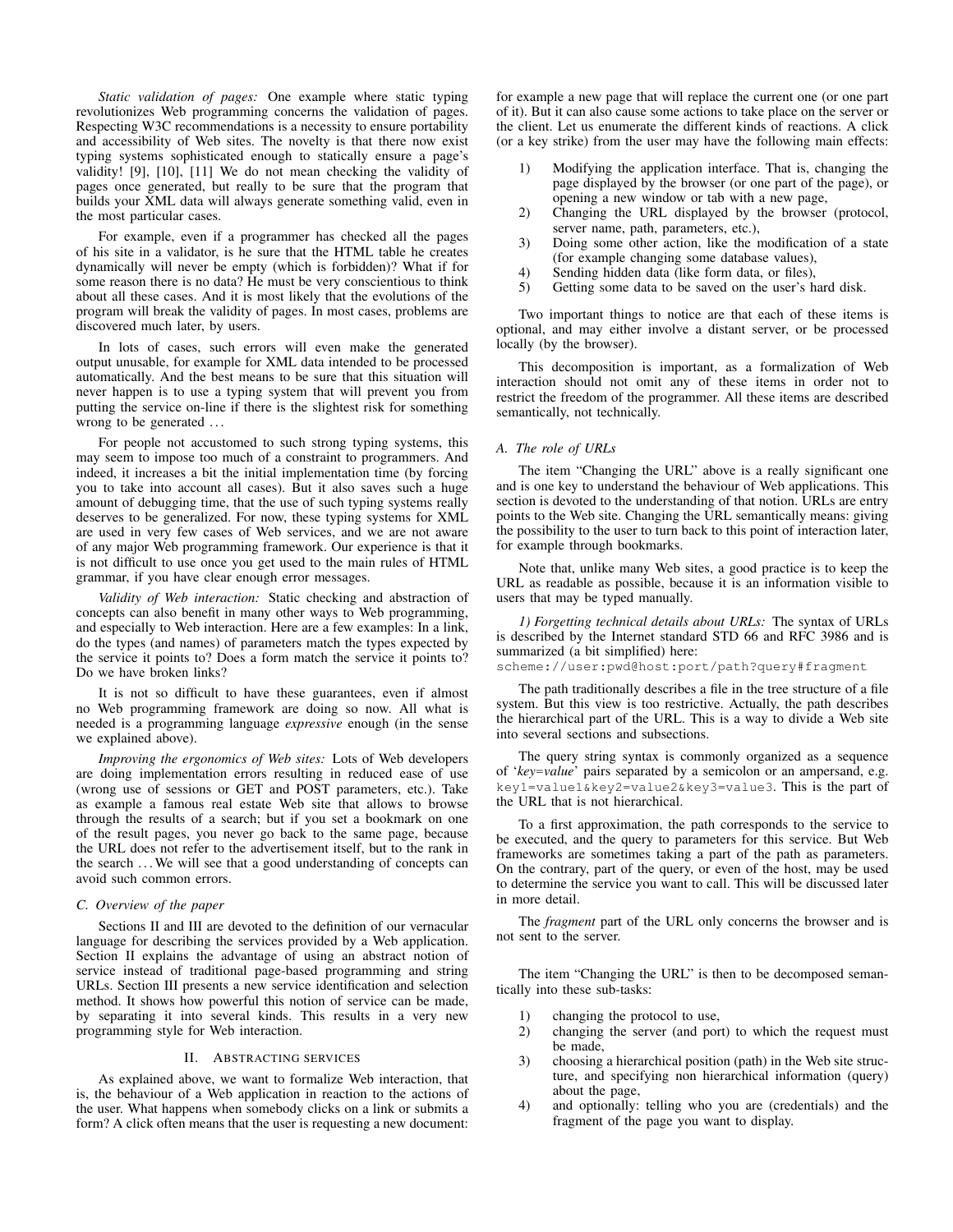*2) URL change and service calls:* There are two methods to send form data using a browser: either in the URL (GET method) or in the body of the HTTP request (POST method). Even if they are technical variants of the same concept (a function call), their semantics are very different with respect to Web interaction. Having parameters in the URL allows to turn back to the same document later, whereas putting them in the request allows to send one-shot data to a service (for example because they will cause an action to occur).

We propose to focus on this semantical difference rather than on the way it is implemented. Instead of speaking about POST or GET parameters, we prefer the orthogonal notions of *service calls* and *URL change*. It is particularly important to forget the technical details if we want to keep the symmetry between server and client side services. Calling a local (javascript for example) function is similar to sending POST data to a server, if it does not explicitly change the URL displayed by the browser.

Semantically speaking, in modern Web programming tools, changing the URL has no relation with *calling a service*. It is possible to call a service without changing the URL (because it is a local service, or because the call uses POST parameters). On the contrary, changing the URL may be done without calling a service. You want to change the URL for only one reason: give the user a new entry point to the Web site, to which he can come back when he wants to ask the same service once again, for example by saving it in a bookmark.

## *B. Services as first class values*

The first main principle on which is based our work is: *consider services as first class values,* exactly as functional languages consider functions as first class valuesThat is: we want to manipulate services as abstract data (that can for example be given as parameter to a function). This has several advantages, among which:

- The programmer does not need to build the syntax of URLs himself. Thus, it is really easy to switch between a local service and a distant one.
- All the information about the service is taken automatically from the data structure representing the service, including the path to which the service is attached and parameter names. This has a very great consequence: if you change the URL of one of your services, even the name of one of its parameters, you do not need to change any link or form towards this service, as they are all built automatically. This means that you'll never get broken links or wrong parameter names (at least for internal services, i.e. services belonging to your Web site)!

Some recent frameworks already have an abstraction of the notion of service. We want to show how to take the full benefit of it. Our notion of service must be powerful enough to take into account all the possibilities described above, but without relying on their technical implementation.

A service is some function taking parameters and returning some data, with possibly some side effects (remote function calls). The server is a provider of *services*. Client side function calls can also be seen as calls to certain services. The place where services take place is not so significant. This allows to consider a Web site with two versions of some services, one on server side, the other on client side, depending on the availability of some resources (network connection, or browser plug-ins for example).

The language must provide some way to define these services, either using a specific keyword or just through a function call.

Once we have this notion, we can completely forget the old "page-based" view of the Web where one URL was supposed to be associated to one file on the hard disk. Thus, it is possible to gain a lot of freedom in the organization and modularity of your code, and also, as we will see later, in the way services are associated to URLs. One of the goals of next section is precisely to discuss service identification and selection, that is, how services are chosen by the server from the hierarchical and non-hierarchical parts of the URL, and hidden parameters.

# III. A TAXONOMY OF SERVICES

#### *A. Values returned by services*

A first classification of services may be made according to the results they send. In almost all Web programming tools, services send HTML data, written as a string of characters. But as we've seen before, it is much more interesting to build the output as a tree to enable static type checking. To keep full generality, we will consider that a service constructs a result of any type, that is then sent, possibly after some kind of serialization, to the browser which requested it. It is important to give to the programmer the choice of the kind of service he wants.

A reflection on return types of services will provide once again a gain of expressiveness. Besides plain text or typed HTML trees, a service may create for example a redirection. One can also consider using a service to send a file. It is also important to give the possibility to services to choose themselves what they want to send. For example, some service may send a file if it exists, or an HTML page with an error message on the other case. The document is sent together with its *content type*, telling the browser how to display it (it is a dynamic type). But in other cases, for example when your service implements a function to be called from the client side part of your program, you probably want the type of the result to be known statically.

We also introduce a new kind of output called *actions*. Basically sending an action means "no output at all". But the service may perform some action as side effect, like modifying a database, or connecting a user (opening a new session). From a technical point of view, actions implemented server side are usually sending a 204 (No content) HTTP status code. Client side actions are just procedures. We will see some examples of use of actions and how to refine the concept in section III-D2.

#### *B. Dynamic services, or continuation-based Web programming*

*1) Dynamic services:* Modern Web frameworks propose various solutions to get rid of the lack of flexibility induced by a one-toone mapping between one URL and one service. But almost none of them take the full benefit of this, and especially of one very powerful consequence: the possibility to dynamically create new services!

For example, if you want to add a feature for your Web site, or even if you want occasionally to create a service depending on previous interaction with one user. For example, if one user wants to book a plane ticket, the system will look in a database for available planes and dynamically create the services corresponding to booking each of them. Then it displays the list of tickets, with, on each of them, a link towards one of these dynamic services. Thus, you'll be sure that the user will book the ticket he expects, even if he duplicates his browser window or uses the back button. This behaviour is really simple to implement with dynamic services and rather tricky with traditional Web programming. Witness the huge number of Web sites which do not implement this correctly.

If you want to implement such behaviour without dynamic services, you'll need to save somewhere all the data the service depends on. One possibility is to put all this data in the link, as parameters, or in hidden form data. Another possibility, for example if the amount of data is prohibitive, is to save it on the server (for example in a database table) and send only the key in the link.

With dynamic service creation, all this contextual data is recorded automatically in the *environment* of the closure implementing the service. This closure is created dynamically according to some dynamic data (recording the past of the interaction with the user). It requires a functional language to be implemented easily.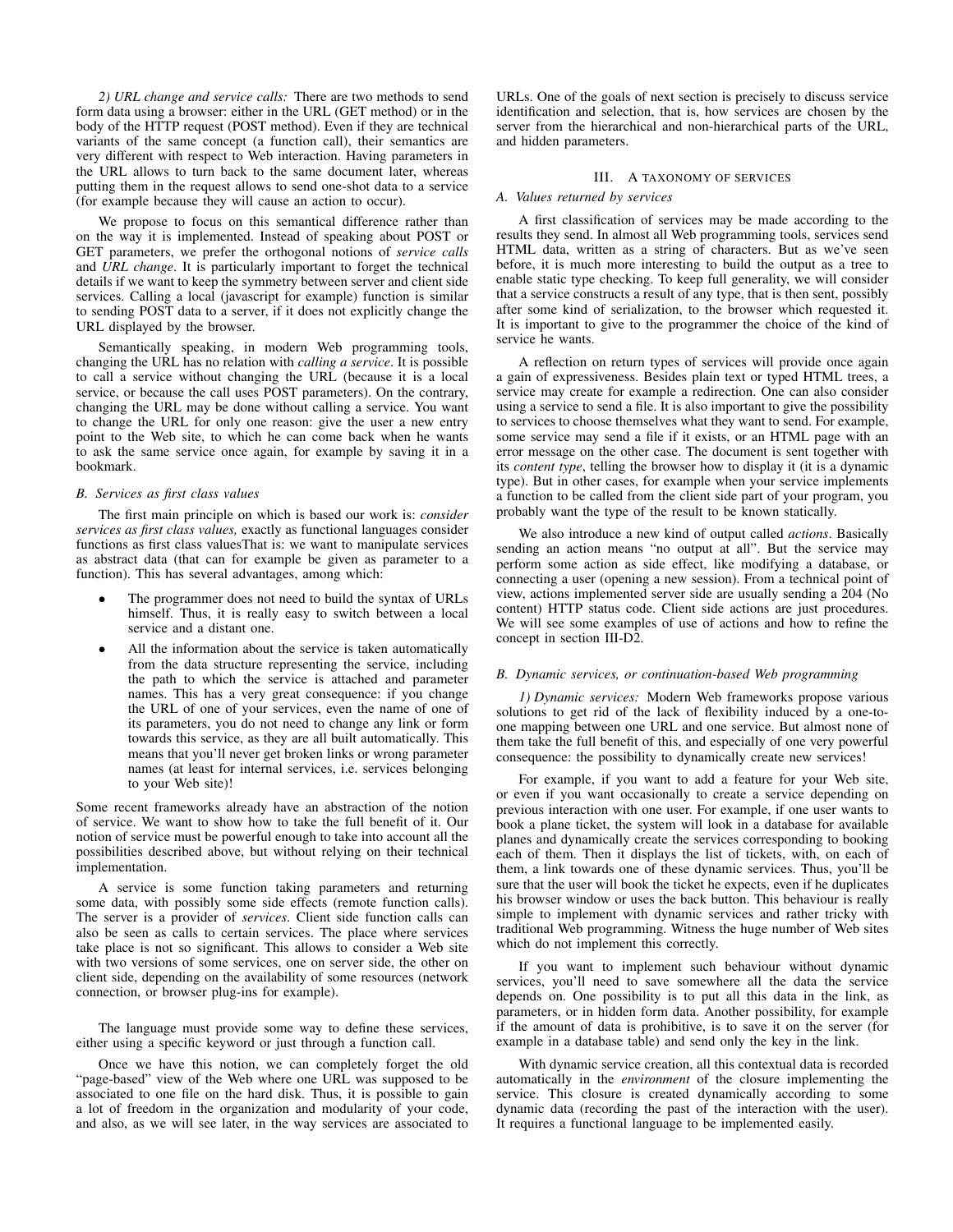*2) Continuations:* This feature is equivalent to what is known as *continuation-based Web programming*. This technique was first described independently by Christian Queinnec, John Hughes and Paul Graham [12], [13], [14], [15], [16].

The use of dynamic services is a huge step in the understanding of Web interaction, and an huge gain of expressiveness. Up until now, very few tools have used these ideas. None of the most widely used Web programming frameworks implement them, but they are used for example in Seaside [17], PLT Scheme [18], Hop [2], Links [1], and obviously Ocsigen.

The cost (in terms of memory or disk space consumption) is about the same as with usual Web programming: no copy of the stack, one instance of the data, plus one pointer to the code of the function.

#### *C. Finding the right service*

The very few experimental frameworks which are proposing some kind of dynamic services impose usually too much rigidity in the way they handle URLs. This section is devoted to showing how it is possible to define a notion of service identification that keeps all the possibilities described in section II.

The important thing to take care of is: how to do the association between a request and a service? For example if the service is associated to an URL, where, in this URL, is the service to be called encoded?

To make this as powerful as possible, we propose to delegate to the server the task of decoding and verifying parameters, which is traditionally done by the service itself. This has the obvious advantage of reducing a lot the work of the service programmer. Another benefit is that the choice of the service to be called can depend on parameters.

Let us first speak about distant (server side) bookmarkable services, i.e. services called by sending a GET request to a server. We will speak later about client side services, and hidden services.

*1) Hierarchical services:* One obvious way to associate a service to an URL is by looking at the path (or one part of it). We will call these services *hierarchical services*. These kinds of services are usually the main entry points of a Web site. They may take parameters, in the *query* part of the URL, or in the path. One way to distinguish between several hierarchical services registered on the same path is to look at parameters. For example the first registered service whose expected parameters exactly match the URL will answer.

*2) Coservices:* Most of the time one probably wants dynamic services to share their path with a hierarchical service, at least those which last for only a short time (result of a search for example). Also you may want two services to share the same hierarchical position on the Web site.

We will call *coservices* services that are not directly associated to a path, but to a special parameter. This is one of the main original features of our service identification mechanism and this has a huge impact on expressiveness, as we will see on example in section III-D2. From a semantic point of view, the difference is that hierarchical services are the entry points of the site. They must last forever, whereas coservices may have a timeout, and you probably want to use the associated main service as fallback when the coservice has expired.

We will distinguish between *named coservices* and *anonymous coservices*, the difference being the value of the special parameter. Named coservices have a fixed parameter value (the name of the coservice), whereas this value is generated automatically for anonymous coservice.

Like all other services, coservices may take parameters, that will be added to the URL. There must be a way to distinguish between parameters for this coservice and parameters of the original service. This can be done by adding automatically a prefix to coservice parameters.

*3) Attached and non-attached coservices:* We will also distinguish between coservices *attached* to a path and *non-attached* coservices. The key for finding an attached coservice is the path completed by a special parameter, whereas non-attached coservices are associated to a parameter, whatever the path in the URL! This feature is not so common and we will see in section III-D2 how powerful it is.

*4) Distant hidden services:* A distant service is said to be *hidden* when it depends on POST data sent by the browser. If you come back later, for example after having made a bookmark, it will not answer again, but another service, not hidden, will take charge of the request. We will speak about *bookmarkable* services, for services that are not hidden.

Hidden services may induce an URL change. Actually, we can make exactly the same distinction as for bookmarkable services: there are hierarchical hidden services (attached to a path), hidden attached coservices (attached to a path, and a special POST parameter), and hidden non-attached coservices (called by a special POST parameter).

It is important to allow the creation of hidden hierarchical services or coservices only if there is a bookmarkable (co)service registered at the same path. This service will act as a fallback when the user comes back to the URL without POST parameters. This is done by specifying the fallback instead of the path when creating a hidden service. It is a good idea to do the same for bookmarkable coservices.

Registering a hidden service on top of a bookmarkable service with parameters allows to have both GET and POST parameters for the same service. But bear in mind that their roles are very different.

*5) Client side services:* Client side service calls have the same status as hidden service calls. In a framework that allows to program both the server and client sides using the same language, we would like to see local function calls as non-attached (hidden) coservices. Hierarchical hidden services and (hidden) attached coservices correspond to local functions that would change the URL, without making any request to the server.

## *D. Taxonomy of services*

*1) Summary of service kinds:* Figure 1 summarizes the full taxonomy of services we propose. This set is obviously *complete* with respect to technical possibilities (as traditional services are part of the table). And it is powerful enough for describing in very few lines of code lots of features we want for Web sites, and does not induce any limitations with respect to the needs of Web developers. Current Web programming frameworks usually implement a small subset of these possibilities. For example "page-based" Web programming (like PHP or CGI scripts) does not allow for non-attached coservices at all. And even among "non-page-based" tools, very few allow for dynamic (anonymous) coservice creation. To our knowledge, none (but Ocsigen) is implementing actions on non-attached services as primary notions (even if all the notions can obviously be simulated).

*2) Example cases:* We have already seen some examples of dynamic service creation: if a user creates a blog in a subdirectory of his or her personal site, one possibility is to add dynamically a hierarchical service to the right path (and it must be recreated every time you relaunch the server). If you want to display the result of a search, for example plane ticket booking, you will create dynamically a new anonymous coservice (hidden or not), probably with a timeout. Without dynamic services, you would need to save manually the search keyword or the result list in a table.

Coservices are not always dynamic. Suppose you want a link towards the main page of your site, that will close the session. You will use a named hidden attached coservice (named, so that the coservice key is always the same).

We will now give an example where non-attached hidden coservices allow to reduce significantly the number of lines of code. Consider a site with several pages. Each page has a connected version and a non-connected version, and you want a connection box on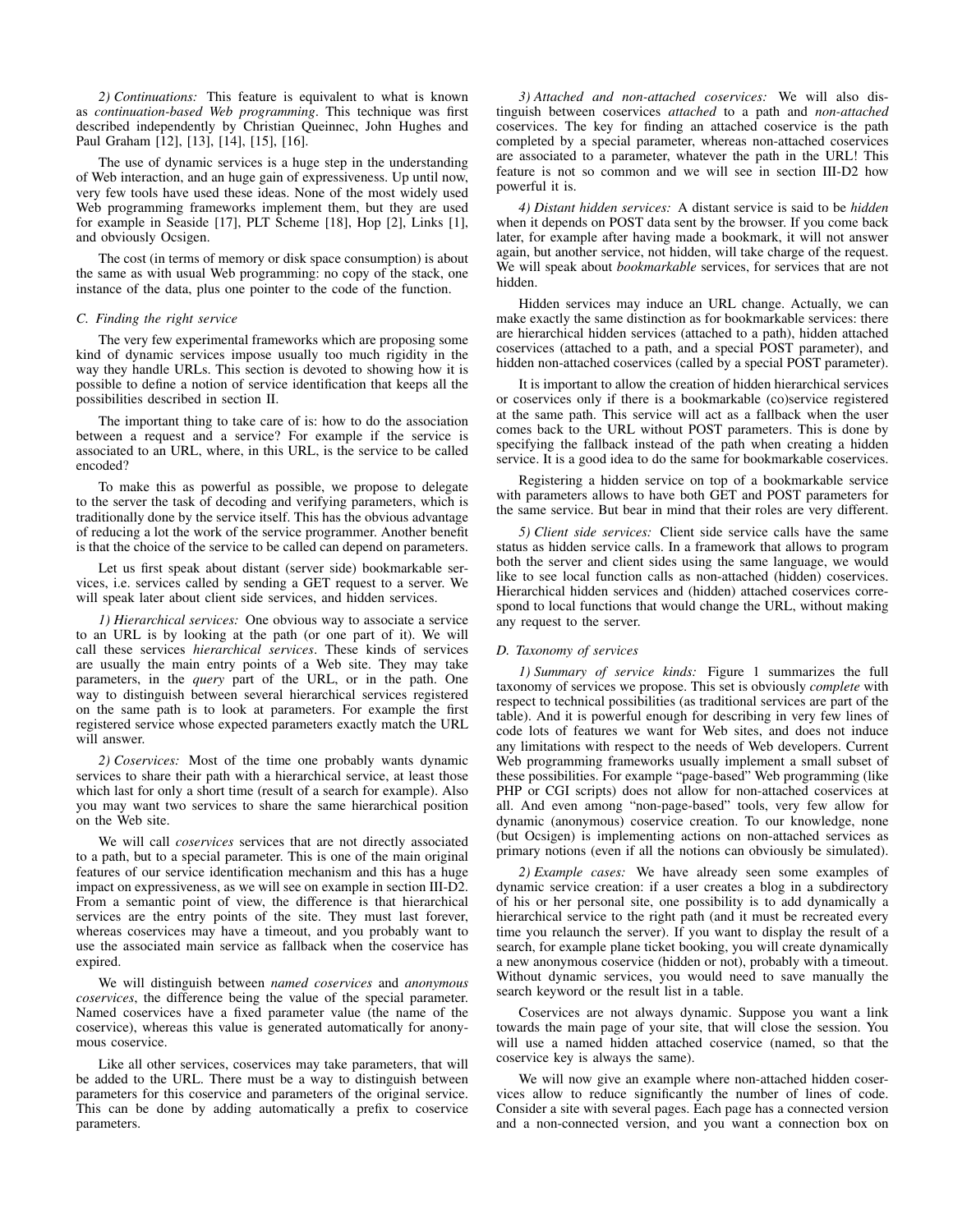

Fig. 1: Full taxonomy of services.

each non-connected page. But you don't want the connection box to change the URL. You just want to log in and stay on the same URL, in connected version. Without non-attached services (and thus with almost all Web programming tools), you need to create a version with POST parameters of each of your hierarchical services to take into account the fact that each URL may be called with user credentials as POST parameters.

Using our set of services, you just need to define only one nonattached (hidden) coservice for the connection. At first sight, that service only performs an action (as defined in section III-A): saving user information in a session table. But you probably want to return a new page (connected version of the same page). This can be done easily by returning a redirection to the same URL. Another solution if you don't want to pay the cost of a redirection, is to define a new kind of output: *"action with redisplay"* that will perform the action, then make an internal (server side) request as if the browser had done the redirection. The solution with redirection has one advantage: the browser won't try to resend POST data if the user reloads the page.

Now say for example that you want to implement a wiki, where each editable box may occur on several pages. Clicking on the *edit* button goes to a page with an edit form, and submitting the form must turn back to the original page. One dirty solution would be to send the original URL as hidden parameter in the edit link. But there is now a simpler solution: just do not change the path! The edit form is just a page registered on a non-attached service . . .

Our reflexion on services, also allows to express clearly a solution to the real estate site described in section I-B. Use (for example) one bookmarkable hierarchical service for displaying one piece of advertisement, with additional (hidden or not) parameters to recall the information about the search.

*3) Expressiveness:* The understanding of these notions and their division into very elementary ones induces a significant gain in expressiveness. This is particularly true for actions with redisplay. They are very particular service return values and seem to be closely related to non-attached coservices at first sight. But the separation of these two concepts introduces a new symmetry to the table, with new cells corresponding to very useful possibilities (see the example of the wiki above). It is noteworthy that all cells introduced in this table have shown to be useful in concrete cases.

## IV. CONCLUSION

#### *A. Related work*

A lot of modern Web programming frameworks (for example GWT or Jif/Sif [19]) are trying to propose integrated and high level solutions to make easier the development of Web application. They often provide some abstraction of concepts, but most of them preserve some historical habits related to technical constraints. It is impossible to make a full review of such tools, as there are numerous. We will concentrate on the main novel features presented here. One can try to make a classification of existing Web frameworks with respect to the way they do service identification.

The old method is what we called "page-based Web programming", where one path corresponds to one file. Modern tools are all more flexible and make service identification and selection independent of the physical organization of components in the Web server (for example JSP assigns an URL to a service from a configuration file). But very few belong to the third group, that allows dynamic services. Among them: Seaside [17], Links [1] and Hop [2], Wash/CGI [20]. Their service identification models are more basic, and they don't have a native notion of coservice. Some of them are using an abstraction of forms [20], [21] that is fully compatible with our model.

There have been few attempts to formalize Web interaction. The most closely related work is by Paul T. Graunke, Robert Bruce Findler, Shriram Krishnamurthi and Matthias Felleisen [22], [23]. Their work is more formal but does not take into account all the practical cases we speak about. In particular their service model is much simpler and does not fully take into account the significance of URLs. Peter Thiemann [20] uses monads to create HTML pages, which makes possible an original and interesting way of handling the typing of forms, using Haskell's type system.

We think our approach is compatible with more data driven approaches [8], component based interfaces [24], or even code generation techniques. One interesting work would be to see how they can be mixed together.

#### *B. Evolution of technologies and standards*

This reflection about Web programming techniques has shown that Web technologies suffer from some limitations that slow down the evolution towards really dynamic applications. Here are a few examples:

- As mentioned above, the format of page parameters and the way browsers send them from form data does not allow for sophisticated parameters types.
- $(X)$ HTML forms cannot mix GET and POST methods. It is possible to send URLs parameters in the action attribute of a form that is using the POST method, but it is not possible to take them from the form itself. This would open many new possibilities.
- A link from HTTP towards the same site in HTTPS is always absolute. This breaks the discipline we have to use only relative links (for example to behave correctly behind a reverse proxy). We have the same problem with redirections, which have to be absolute URLs according to the protocol.
- There is no means to send POST data through a link, and it is difficult to disguise a form into a link. Links and forms should probably be unified into one notion, that would allow to make a (POST or GET) request from a click on any part of the page. This limitation is not really significant if you have a client side program that does the requests itself when you click on a page element.
- Having the ability to put several id attributes for one tag would be very useful for automatically generated dynamic pages.